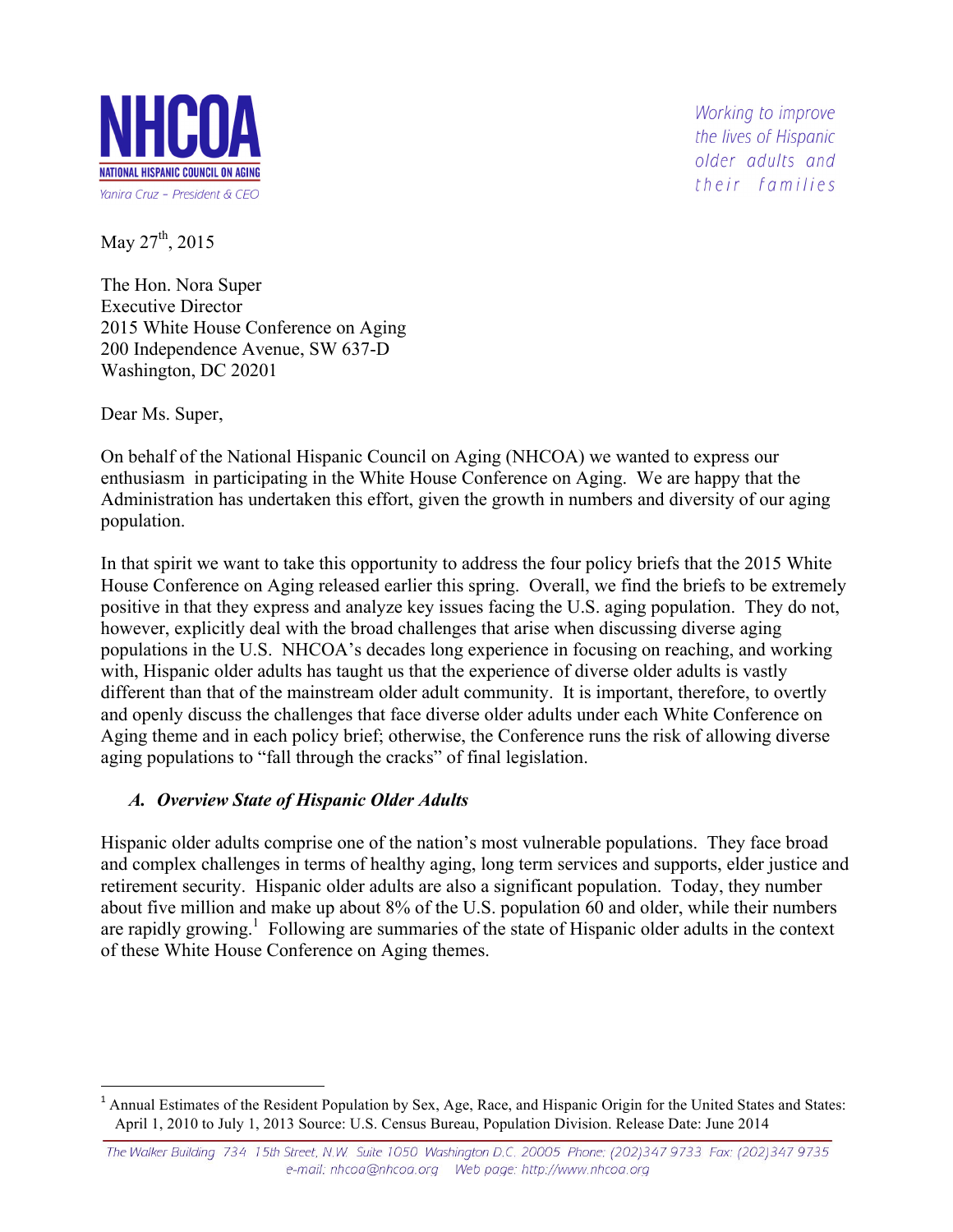## **1. Healthy Aging**

Hispanics live an average of an average of two years longer than their non-Hispanic white counterparts,<sup>2</sup> but do not necessarily live healthier lives. Among the chronic conditions for which Hispanics experience health disparities are Alzheimer's and diabetes type 2. Hispanics develop Alzheimer's at 1.5 times the rate of non-Hispanic whites and are also less likely to be diagnosed because of a lack of access to screening and knowledge about the disease. Hispanics are also disproportionately affected by diabetes, which along with high blood pressure and high cholesterol, is a risk factor for cardiovascular disease;<sup>3</sup> The rate of being affected by diabetes in the Hispanic community is 11.3%, compared to 7.8% of non-Hispanic whites.<sup>4</sup>

Another critical factor in healthy aging is **hunger**. Nearly one in four or 23.7% of all Hispanic households experienced food insecurity in 2013, compared to the national average of 14.3%. Of these, 6.7% faced very high food insecurity, which occurs when one household member's eating is disrupted.<sup>5</sup> Seniors who are food insecure are at increased risk for chronic health conditions, even when controlling for other factors. For example, 60% of food insecure seniors are at greater risk for depression and 53% are at greater risk of a heart attack. Food insecure seniors are also 52% more likely to develop asthma and 40% more likely to report an episode stemming from congestive heart failure.<sup>6</sup> Although hunger is a pervasive and insidious problem among Hispanic older adults, Hispanic older adults are underrepresented as recipients of SNAP benefits. In an NHCOA 2015 survey, 34% of survey participants (729 Hispanic adults ages 65 and older) enrolled and received SNAP benefits. Survey participants who did not receive SNAP benefits even though they were eligible cited difficulty in understanding the system and enrollment, saying that the process was too complicated and that they were unaware of the SNAP benefit. These findings are consistent with a 2012 report by AARP and the AARP Foundation which revealed that only 35% of eligible U.S. seniors benefit from the SNAP program.<sup>7</sup>

# **2. Long Term Services and Supports**

Hispanic older adults are underrepresented in most programs designed to provide long term services and supports. Accounting for 8% of the older adult population in total, Hispanic participants accounted for 20.2% of in adult day service centers, 8.4% of home health agency services, 4.6% of hospice care, 5.1% of nursing home services and 2.4% of the residential care

 $\frac{1}{2}$ <sup>2</sup>National Center for Health Statistics. "Health, United States, 2013: With Special Feature on Prescription Drugs." Hyattsville, MD. 2014 <http://www.cdc.gov/nchs/data/hus/hus13.pdf> [8].

<sup>3</sup> Alzheimer's Association. "2014 Alzheimer's Disease: Facts and Figures." *Alzheimer's & Dementia, Vol. 10, Issue.*  2. [8].

Centers for Disease Control and Prevention. "CDC Health Disparities and Inequalities Report: United States,

<sup>2013.&</sup>quot; *MMWR 2013 Vol. 62. No. 3.* Table 1: Age-standardized prevalence\* of medically diagnosed diabetes among adults aged ≥18 years, by selected characteristics — National Health Interview Survey, United States, 2006 and

<sup>2010. &</sup>lt;http://www.cdc.gov/mmwr/pdf/other/su6203.pdf> [101]. <sup>5</sup> Food Research and Action Center, "Disparities in Food Insecurity"

<sup>6</sup> Feeding America and National Foundation to End Senior Hunger (NFESH). (2014, March). *Spotlight on Senior Health Adverse Health Outcomes of Food Insecure Older Americans.* <sup>7</sup> AARP, "Hunger Among Older New Yorkers Breaking Down the Barriers," 2012.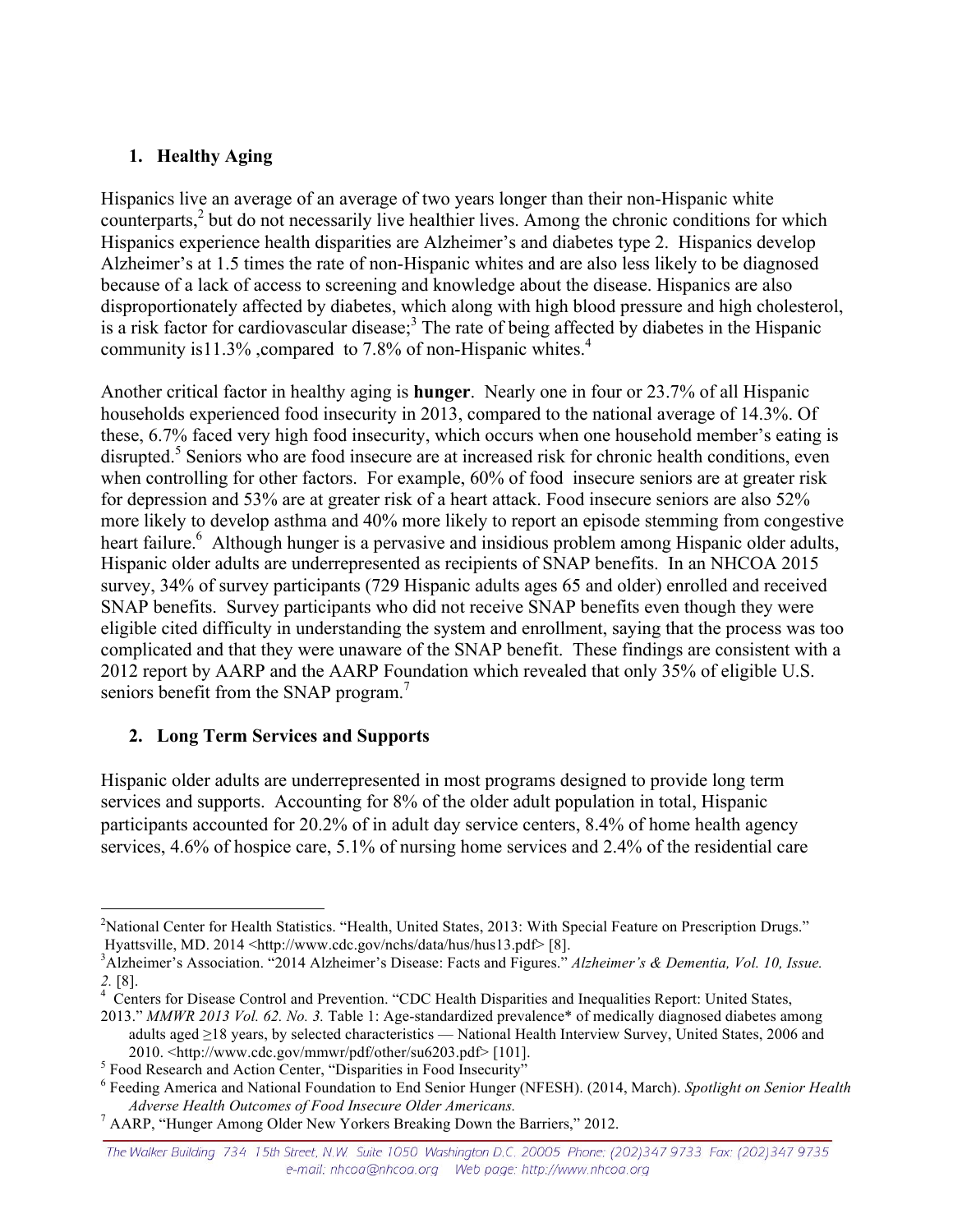community.<sup>8</sup> These statistics reflect a strong cultural value in the Hispanic community – that Hispanic elders are cared for at home by relatives. Yet, although informal home caregiving is generally more cost effective and contributes to better quality of life among older adults as older adults usually want to stay at home,<sup>9</sup> there are few long term supports for home volunteer caregivers and their charges. The expenses related to home healthcare are generally not covered by Medicare and besides adult day service centers and home health agency services and some services provided through the Older Americans Act, there are few programs supporting the significant stress and effort of home caregivers. Caregivers are more likely to have symptoms of depression or anxiety, are more susceptible to infectious disease and are more likely to experience serious chronic health problems than the larger population.<sup>10</sup>

## **3. Elder Justice**

Among cases of reported elder abuse, Hispanics had a relatively low rate of abuse at 10.4%, compared to black victims at 18.7% and white victims at  $66.4\%$ .<sup>11</sup> Hispanics older adults, however, are viewed as especially vulnerable to financial abuse and hesitant to report abuse. They also fall into several categories viewed as risk factors for abuse in general and financial abuse in particular. For example, needing assistance with Activities of Daily Living,<sup>12</sup> cognitive impairment<sup>13</sup> and clinical depression among victims was a risk factor for financial abuse.14 Social isolation was cited as having a correlation to all types of abuse.<sup>15</sup> A related and strong correlation factor for elder abuse was the presence or lack of social support. According to the 2010 National Elder Mistreatment Study, lack of social support was the strongest predictive factor for elder abuse of all types, including financial abuse. The presence of social support also appeared to be a protective factor. The study acknowledged that lack of social support may have resulted from abuse, but concluded that it was likely both a predictive factor and a resulting factor.<sup>16</sup>

Hispanic older adults often express feeling of extreme social isolation and lack of social supports. A study comparing Caucasian and Hispanic random samples in South Texas found that Hispanics indeed experienced higher levels of social isolation especially in terms of "belonging" to the larger society, than Caucasians, although experiencing higher levels of family social supports. The lack of

<sup>8</sup> Harris-Kojetin, Lauren, Manisha Sengupta, Eunice Park-Lee and Roberto Valverde. *Long-term care services in the United States: 2013 overview*. National health care statistics reports; no 1. Hyattsville, MD: National Center for Health Statistics. 2013. <http://www.cdc.gov/nchs/data/nsltcp/long\_term\_care\_services\_2013.pdf>. [34] 9 Senior Living. Org., "Why and When to Use Home Care for Seniors,"

<sup>&</sup>lt;sup>10</sup> Office on Women's Health, Caregiver Stress, Fact Sheet, U.S. Department of Health and Human Services, July 16, 2012.<br><sup>11</sup> National Center on Elder Abuse, Bureau of Justice Statistics, Accessed July 7, 2014.<br><sup>12</sup>National elder mistreatment Study, National Institute of Justice. March, 2009 Retrieved January 16, 2011, from

https://www.ncjrs.gov/pdffi les1/nij/grants/226456.pdf<br><sup>13</sup>Elder justice: Stronger federal leadership could enhance national response to elder abuse. United States Government

Accountability Office. March, 2011, Retrieved October 20, 2011, from http://www.gao.gov/products/GAO-11-208<sup>14</sup> Elder justice: Stronger federal leadership could enhance national response to elder abuse United States, Gover

Accountability Office, March, 2011, . Retrieved October 20, 2011, from http://www.gao.gov/products/GAO-11-

<sup>208&</sup>lt;br><sup>15</sup> Lachs, M.S and Pillemer, K, <u>Elder abuse</u>, The Lancet, 2004; 364, 1263-1272<br><sup>16</sup> Aciemo, Ron, Phd.; Hernandez, Melba A., MS; Amstadter, Ananda B., PhD.; Resnick, Heidi S., PhD.: Steve, Kenneth, MS; Muzzy, Wendy, BS and Kilpatrick, Dean G., PhD. Prevalence and correlates of emotional, physical, sexual and financial abuse and potential neglect in the United States: The national elder mistreatment study, Am. J. Public Health, 2010 February; 100(2): 292-297.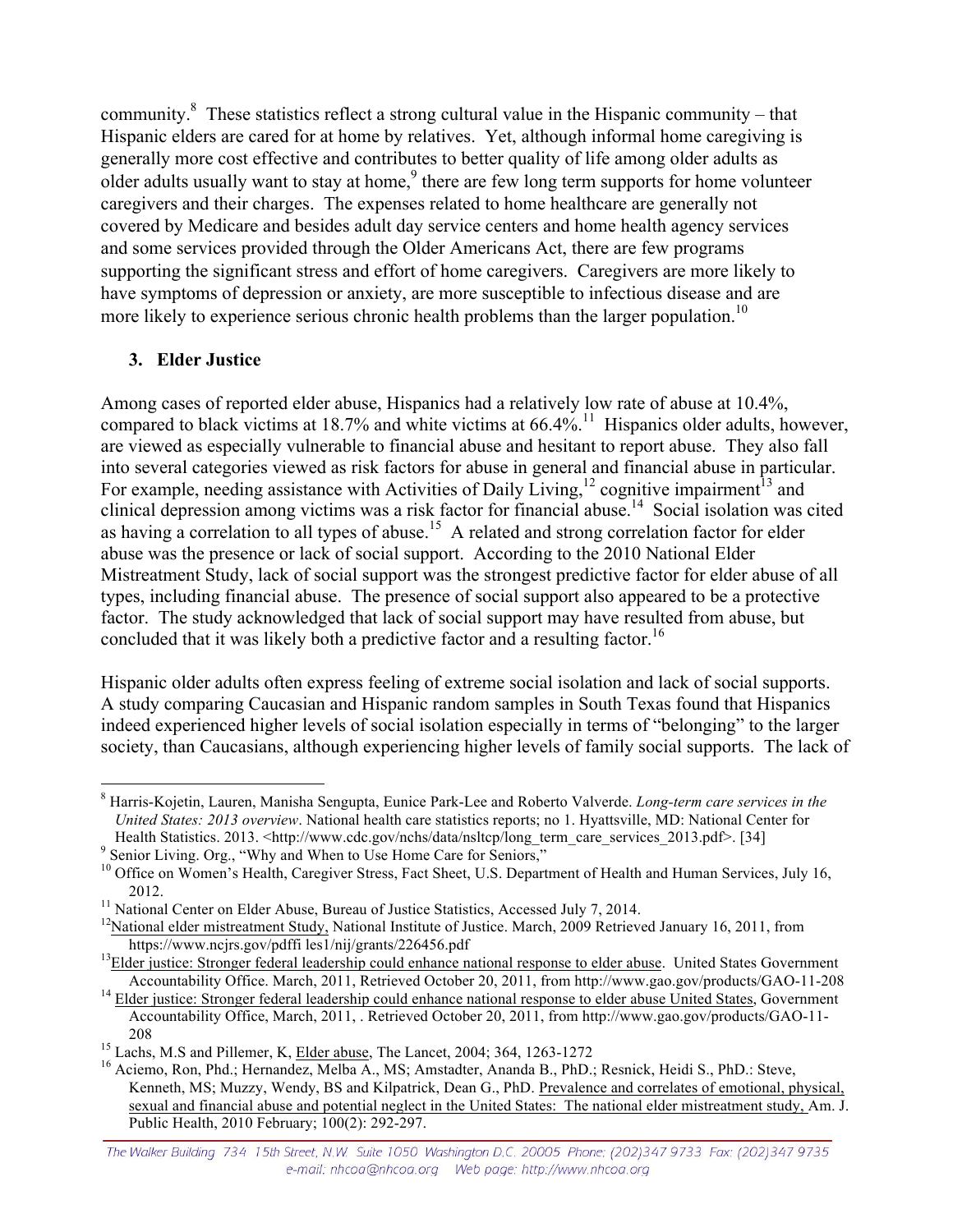belonging social supports had direct correlations to health outcomes as did family social supports.<sup>17</sup> This lack of social support in the Hispanic community may well make them more vulnerable to financial abuse or abuse in general

### **4. Retirement Security**

Hispanics are the least likely group in the nation to be financially prepared for retirement, without savings plans, highly dependent on Social Security and facing poverty. The poverty rate among Hispanic older adults is high at 20%.<sup>18</sup> Without Social Security benefits, more than one half  $(50.7%)$  of older Hispanics would live below the poverty threshold.<sup>19</sup> Yet, even with Social Security, because of lower wages over a lifetime, Hispanics often have extremely low Social Security incomes. In 2012, average Social Security income for older Hispanic men was \$13,295, while for women it was \$10,500. Moreover, in the same year, 40% of Hispanic older adult married couples and 62% of Hispanic older adult single persons relied on Social Security for 90% or more of their income. $20$ 

Only about 25% of Hispanic households report participation in a 401(K) or Thrift savings plans and only about 10% have IRA or Keogh accounts. Among white households, 45% had 401(K) or Thrift savings plans and 35% had IRA or Keogh accounts.<sup>21</sup> A report released on a survey conducted by ING in 2012 found that Hispanics have the lowest average balances in their retirement plans of \$54,000, compared with the average balance across all groups of \$69,000. The report also found that the major reason Hispanics are not saving for their retirement was lack of knowledge about savings options. $^{22}$ 

An additional challenge to Hispanic retirement security is **housing**. The majority of Hispanics rent and currently, 28% of Hispanic homeowners say that they are underwater on their mortgages—they owe more on their homes than what they are worth on the market. As difficult as the financial situation is for Hispanic homeowners, it is worse for those who rent. The U.S. is facing a severe shortage of quality rental units. Demand for rental units has risen steadily since the mid-2000's, with Hispanic households accounting for 29% of this increase. This is a growing problem, as Hispanic households that rent their homes will increase by 2.4 million in 2023, while seniors over 65 as heads of rental households are projected to increase by 2.2 million. In 2011, 11.9 million lowincome renters, those with a median income of \$19,000, competed for just 6.9 million affordable units available.<sup>23</sup> According to the Urban Institute, the total gap in affordable housing for extremely

<sup>20</sup> Hispanics and Social Security, Social Security Administration, Accessed January 5, 2015 at <sup>20</sup> Hispanics and Social Security, Social Security Administration, Accessed January 5, 2015 at

<sup>&</sup>lt;sup>17</sup> Tomaka, Joe; Thompson, Sharon; Palacios, Rebecca, The relation of social isolation, loneliness, and social support to disease outcomes among the elderly, University of Texas at El Paso and Border Research Solutions, El Paso,

Texas, Journal of Aging and Health, Vol. 18 No. 3, June 2006 359-384, Sage Publications 2006. <sup>18</sup> Krogstad, Jens Manuel, Hispanics Only Group to See Its Poverty Rate Decline and Incomes Rise Pew Research

Center, September 19, 2014<br><sup>19</sup>Torres-Gil, Fernando; Greenstein, Robert; and Kamin, David, The Importance of Social Security to the Hispanic

http://www.ssa.gov/people/hispanics/<br><sup>21</sup> Kochhar, R.; Fry, R.; and Taylor, P., <u>Twenty-to-one: wealth gaps rise to record highs between Whites, Blacks and</u><br>Hispanics. Washington, DC: Pew Research Center, July, 2011.

<sup>&</sup>lt;sup>22</sup> Hersch, Warren S., <u>ING Study: Cultural Influences Impact Retirement Planning and Decision Making,</u><br>LifeHealthPro, February 3, 2012.

<sup>&</sup>lt;sup>23</sup> Joint Center for Housing Studies of Harvard University, "America's Rental Housing, Evolving Markets and Needs," 2012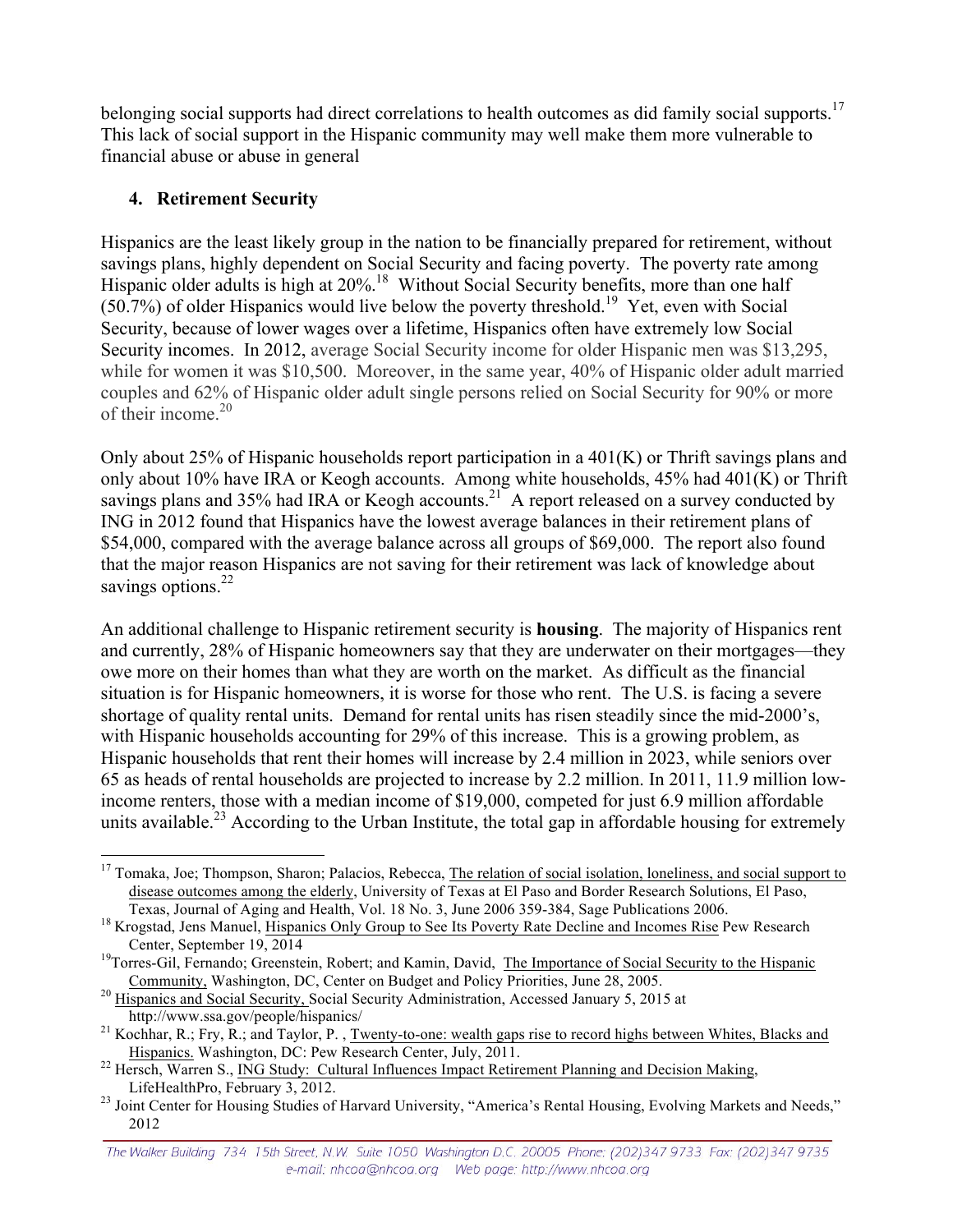low-income renters is over eight million units nationwide. Only one in four families who qualify are able to access HUD subsidized housing, and waiting periods for assisted housing can be up to 10 years in some areas of the country.<sup>24</sup>

The housing reality for seniors is especially severe, with the housing gap having serious implications for Hispanic seniors who tend to live on low fixed incomes and have special housing needs. For example, a senior with \$15,000 in annual income would require housing that costs no more than \$375 per month. Yet, the median monthly cost for housing in 2011 built within the previous four years was over \$1,000. Moreover, seniors often have special needs for their housing, including safe entryways and rental units that are not accessed by stairs.<sup>25</sup> This makes the housing gap even larger. The difficulty of finding quality housing which costs 30% or less of a family's total income contributes to high levels of social insecurity and hunger among Hispanic seniors nationwide.

#### *B. Key Issues to be Addressed in Policy Briefs*

The reality of Hispanic older adults is especially severe, but it reflects the struggles of diverse older adults nationwide. It is especially true of all older adults who face linguistic and cultural gaps, have low levels of formal education and/or are socially isolated. The overview above reveals three key areas that must be addressed by the White House Conference on Aging and integrated into the policy briefs, if the Conference is to address the needs all U.S. seniors. Following are brief descriptions for these three key areas.

#### **1. Benefits and Program Access**

Underlying the challenges faced by Hispanic older adults in all four White House Conference on Aging thematic areas (healthy aging, long term services and supports, elder justice and retirement security) is access to benefits and programs for which they are eligible. Hispanic older adults express their difficulty in navigating systems either online or in person for all of these areas, from available health insurance (including Medicare and Medicaid) and healthcare, to SNAP to services available through the Older American Act to reporting of financial abuse and fraud to retirement planning and funds. Hispanic older adults often simply do not know about available benefits and programs and when they do, they find the system complex and difficult to navigate.

In addition to lack of knowledge, low levels of formal education and the complexity of programs, cultural, linguistic and age-related gaps prevent Hispanic older adults from accessing these programs and benefits. There is a deep disconnect between Hispanic older adults and service provider personnel, even when individual service providers are bilingual. Hispanic older adults, especially those who are Spanish monolingual, often need step by step assistance in applying for, and using, benefits and expect deference because of their status as elders when they speak with younger service providers. If such assistance is not made available in a respectful and culturally, linguistically and age-appropriate manner, Hispanic older adults often simply give up in trying to access benefits. Many times, this series of events leaves Hispanic older adults in dire straits, facing poverty, hunger and lack of access to needed healthcare, even though they are eligible for benefits

<sup>&</sup>lt;sup>24</sup> Urban Institute, Housing Assistance Matters Initiative, 2014<br><sup>25</sup> Smith, Robin E., "Public Housing for Seniors Must Meet Today's Needs," Urban Institute, 2006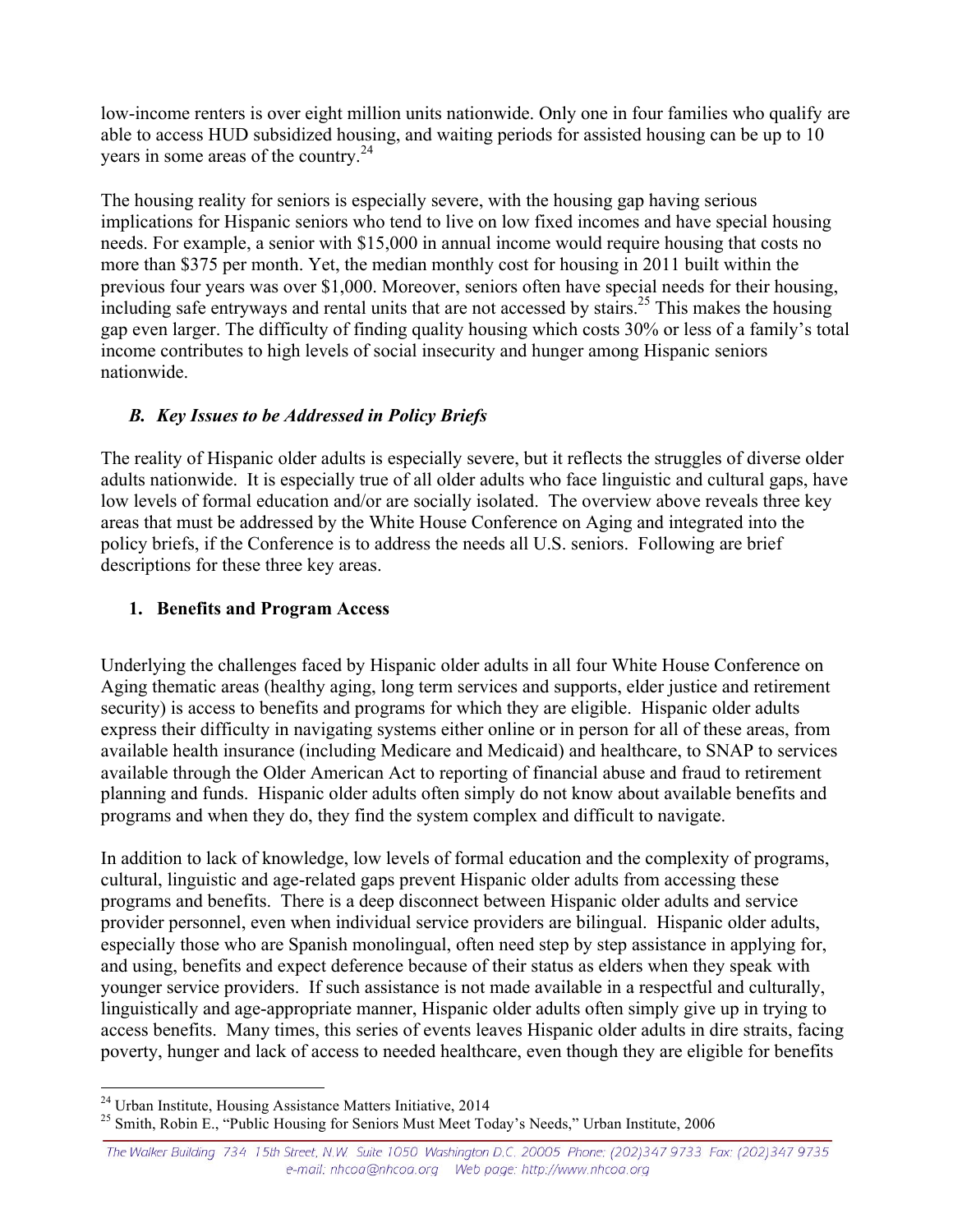that could have alleviated this situation. It is critical, therefore, that Hispanic older adults have access to programs and personnel who can help them through benefits enrollment and access in a culturally, linguistically and age-appropriate fashion and that agencies providing this assistance systemically support this type of assistance, allowing time, for example for individual counseling on enrollment. Hispanic community-based organizations and other Hispanic focused organizations with experience in reaching and serving the hard-to-reach and socially isolated sector of the Hispanic population can be critically important allies in the effort to ensure that these older adults are able to access benefits and programs. These organizations can share expertise with local agencies or perform outreach, education and enrollment services.

#### **2. Hunger**

Hunger is a devastating issue faced by elders across the county. Among Hispanic older adults, it is especially severe. In NHCOA's meetings with older adults, their families and caregivers across the nation, tragic stories of hunger have emerged. Hispanic older adults on fixed incomes are facing choices between meals and needed medications. They are reduced to eating cat food and rummaging through dumpsters for food. Senior centers have been accused of charging for meals and providing meals that are substandard with ingredients that are expired. There can be no fruitful discussion of healthy eating and nutrition if seniors are facing hunger on a regular basis. Healthy food, including fresh fruits and vegetables, is often more expensive than foods high in carbohydrates, but when one is facing hunger the priority becomes finding cheap calories and filling sources of food. Hunger contributes greatly to poor health outcomes, not only because older adults are eating food that is neither nutritious nor healthy, but also because they are not getting enough food and because lack of money for food causes them to defer other needs, including prescribed medications and healthcare.

#### **3. Housing**

The lack of affordable housing stock deeply contributes to poor health outcomes, hunger, access to long term services and retirement security. Older adults are often living in housing units that are structurally unsound and plagued by vermin. They are also generally unsafe for older adults, with the necessity to climb stairs or not accessible for those who are disabled. NHCOA has heard many stories of seniors who are essentially homeless and travel between the homes of relatives and friends. Because of the lack of affordable housing stock, the housing which exists is expensive, often requiring up to 80% of low fixed incomes to pay rent, leaving insufficient funds on a monthly basis for food and medical care.

#### **4. Fraud**

Hispanics are especially susceptible and often targeted for Medicare and other types of fraud. Their lack of formal education, combined with linguistic and cultural differences and unfamiliarity with how to navigate official systems makes them easy prey. They are also often not trusting of government agencies and so are hesitant to report fraud, fearing some type of reprisal. Those perpetuating fraud often target Hispanic older adults. Local and national organizations with expertise in reaching Hispanic socially isolated and hard-to-reach older adults can be invaluable resources in educating these members of the community to recognize fraud and have the confidence and knowledge to report it. Such organizations can both train agencies charged with outreach and education and provide outreach and education services.